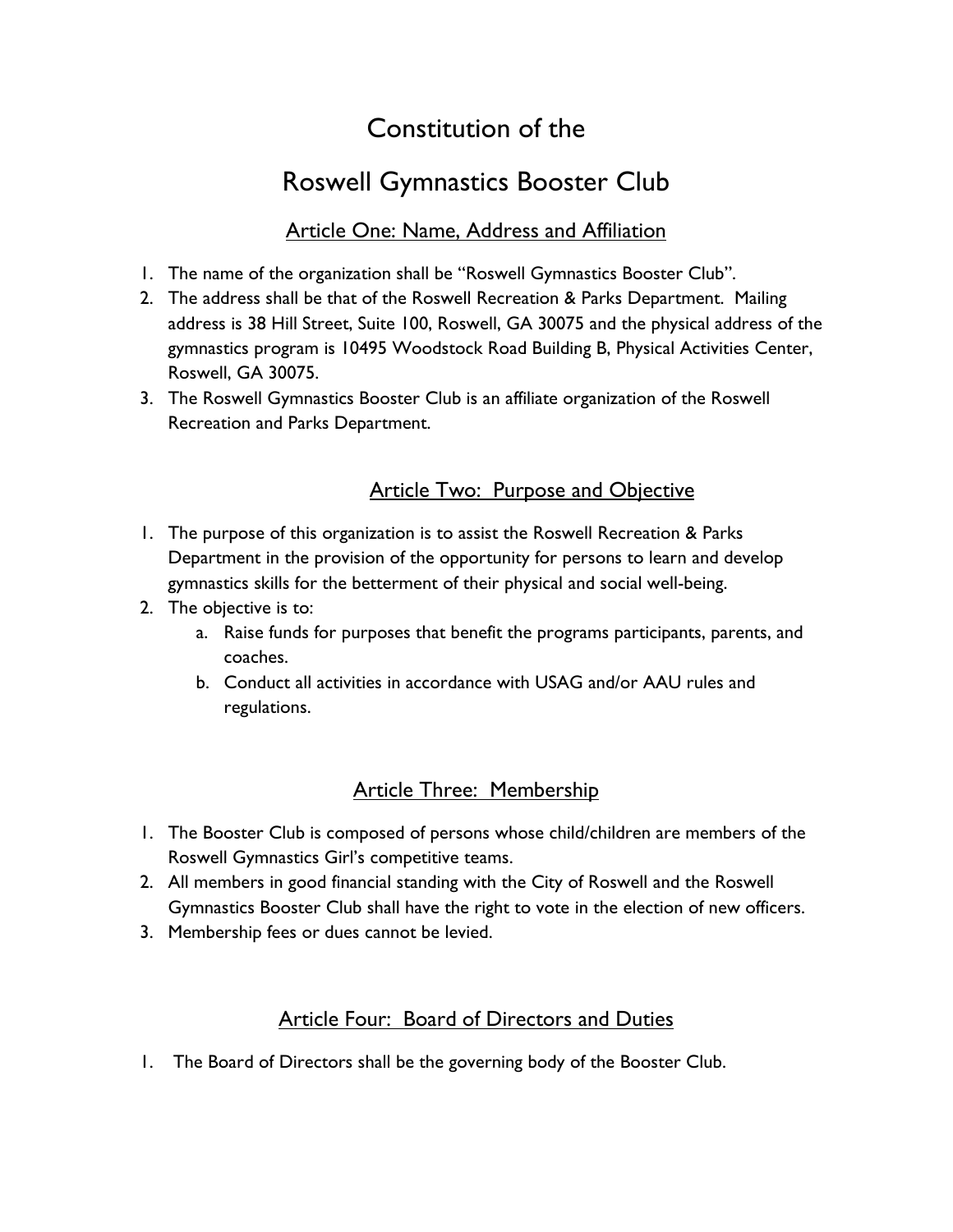- 2. The Board of Directors shall be composed of the following:
	- a. President
	- b. Vice- President
	- c. Secretary
	- d. Treasurer
	- e. Fundraising Coordinator
	- f. Roswell Gymnastics Supervisor
- 3. Duties and Expectations are defined in the Officers Handbook and are subject to an annual review/update.
- 4. Removal, Resignation or Abandonment of an officer: Non-fulfillment of obligations by an officer may result in the Board removing that officer with a majority vote. An Officer shall not vote in the situation involving his/her removal. Upon resignation, abandonment, all privileges, rights, and benefits will be forfeited. A special election may be held to fill the vacated position.
- 5. Outgoing President and/or Treasurer will be invited to remain on the Board for the year after leaving their position. If there is an "Out-Going Member", he/she will NOT be able to vote on Board matters, but will be available to provide advise/support to the current Board. The "Out-Going Member" will receive the same discount as current sitting Board Members.

### Article Five: Committee Chairpersons & Managers

- 1. The Board of Directors shall have the authority to establish or dissolve committees by a vote.
- 2. The following Managerial roles shall be established to oversee the following areas: Apparel, Home Meets, Hospitality and Concessions
- 3. Managers will be appointed by the incoming Board.
- 4. Duties and expectations are defined in the Board Member and Managers Handbook.

#### Article Six: Nominations and Elections

- 1. Annually, during the month of April, the President will notify the membership that anyone in good standing may nominate themselves or another member for a board or committee position.
- 2. A pre-determined period will be established to accept nominations. No nominations will be accepted outside of that period of time.
- 3. Nominees must be vested for six months, be in good financial standing, and submit qualifications to be eligible for a position. In the Board's determination, if a nominee is dually qualified, they may waive such vesting period.